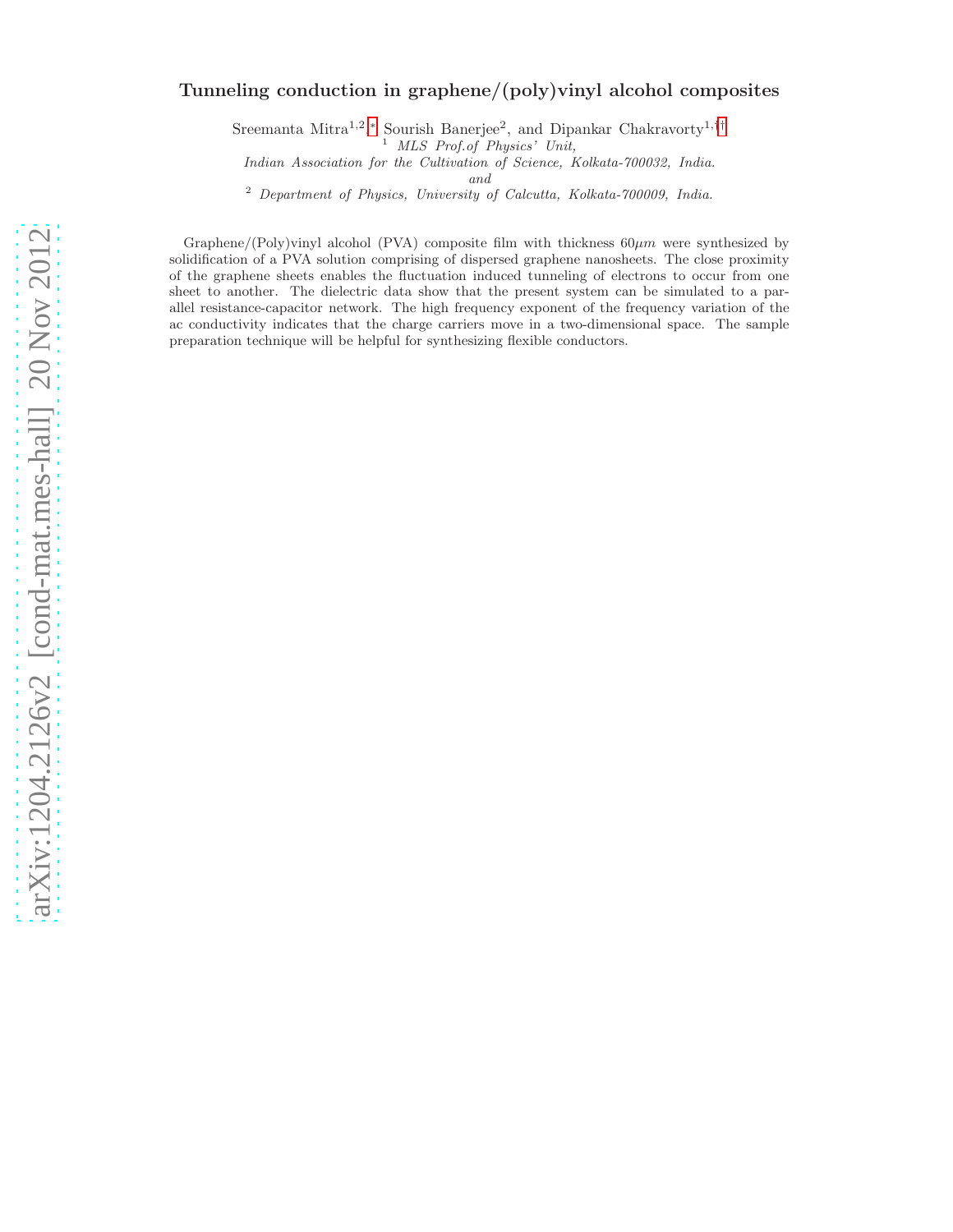# INTRODUCTION

Recently, graphene and graphene-based materials have attracted considerable attention not only because of deriving rich physics from it, but also to exploit these for fabricating simpler and more efficient devices [\[1](#page-7-2)[–9\]](#page-7-3). To design graphene-based nanoscale devices, quantum transport mechanism has to be kept in view. Synthesis of composites with single or few layer graphene sheets has been reported recently. This requires large scale production of graphene, and their homogeneous distribution in various matrices[\[10](#page-7-4)]. Several systems have been studied of which transparent and electrically conducting graphene/silica [\[11\]](#page-7-5) and graphene/polystyrene composites made by complete exfoliation of graphite[\[10\]](#page-7-4) may be mentioned. Graphene/(poly)aniline composites[\[12\]](#page-7-6) have been used for hydrogen gas sensing. Theoretically it had been shown that graphene's volume fraction, or the aspect ratio of the graphene sheet had a profound effect on the resistance of the graphene-based polymer composites [\[13\]](#page-7-7). We had previously synthesized graphene/PVA composite, with a particular concentration of graphene sheets in the polymer matrix to study the magnetodielectric effect[\[14\]](#page-7-8). In the latter, we have shown that electrical conductivity arises due to hopping of electrons between the localized states provided by the graphene sheets. From the above, it can be seen that so far electrical conductivity involving graphene has been investigated either in its percolative configuration[\[15\]](#page-7-9) or in a composite structure[\[10](#page-7-4), [11](#page-7-5)]. In the present work, our objective is to study the conduction mechanism in a graphene based polymer composite, where the graphenes will be at close proximity to each other but not in percolative configuration. The details of our findings are reported in this letter.

# EXPERIMENTAL

A simple chemical method was employed to synthesize the graphene/(poly)-vinyl alcohol(PVA) composite. The synthesis of graphene from the chemical exfoliation of graphite oxide (GO) has been described elsewhere [\[3](#page-7-10), [14\]](#page-7-8). Firstly, a modified Hummers method was employed to synthesize graphene oxide from high purity graphite flakes (LOBACHEMIE). 0.01 g of GO was dispersed in 10 mL water, and then 6 mL of hydrazine hydrate was mixed with it. Ammonia solution was added to keep the pH of the mixture at 10. After 3h of stirring graphene dispersion was achieved.

(Poly)vinyl alcohol (PVA 0.505 g) powder (as obtained from S-d fine-Chem,India, $M_w \approx 14000$ ) was dissolved in 20 mL of water and stirred at 333 K for 3 h. to form a homogeneous polymer solution. 6 mL of dispersed graphene was mixed with PVA (12 mL)solution and stirred for 4 h. to form a homogeneous mixture. To obtain the film, the mixture was cast on a teflon coated petri-dish and solidified at room temperature. It is to be noted here that the preparation entailed 1.95% GO and 98.05% of PVA (by weight) as precursors. The graphene was characterized previously by Fourier Transform Infrared Spectroscopy (FTIR) and transmission electron microscopy [\[14](#page-7-8)]. Electrical measurements were carried out after applying silver electrodes (silver paint supplied by M/S Acheson Colloiden,The Netherland) on both sides of a piece of graphene-PVA composite film using a Keithley 617 electrometer. The current voltage characteristic was measured using a Kiethley 2400 source meter. For dielectric measurements an Agilent 4980 precision LCR meter was used.

### RESULTS AND DISCUSSION

It was observed [\[14\]](#page-7-8) from the FTIR spectra that, hydroxyl and epoxide functional groups present on the basal plane of GO, and carbonyl and carboxyl groups at the edges of GO were removed (absence of any C=O) due to the chemical reaction of GO with hydrazine hydrate.

A typical voltage current characteristic for the composite, obtained at room tempreratre is shown in figure [1.](#page-2-0) The linear behaviour indicates a non-blocking nature of the electrodes used.

The variation of logarithm of dc resistivity as a function of  $T^{-1}$  for the composite film of thickness 0.006 cm is shown in figure [2.](#page-2-1) This semiconductor like behaviour in the temperature dependence of the resistivity can be due to the existence of potential barriers between highly conducting regions. In this kind of situation the conduction arises due to hopping or tunneling of the charge carriers from one conducting island to another. We have fitted the experimental data with the fundamental equation of the activated process,

<span id="page-1-0"></span>
$$
\rho = \rho_o \exp\left(\frac{\phi}{k_B T}\right) \tag{1}
$$

where,  $\rho$  is the resistivity,  $k_B$  is Boltzmann constant,  $\phi$  is the activation energy and T is the absolute temperature.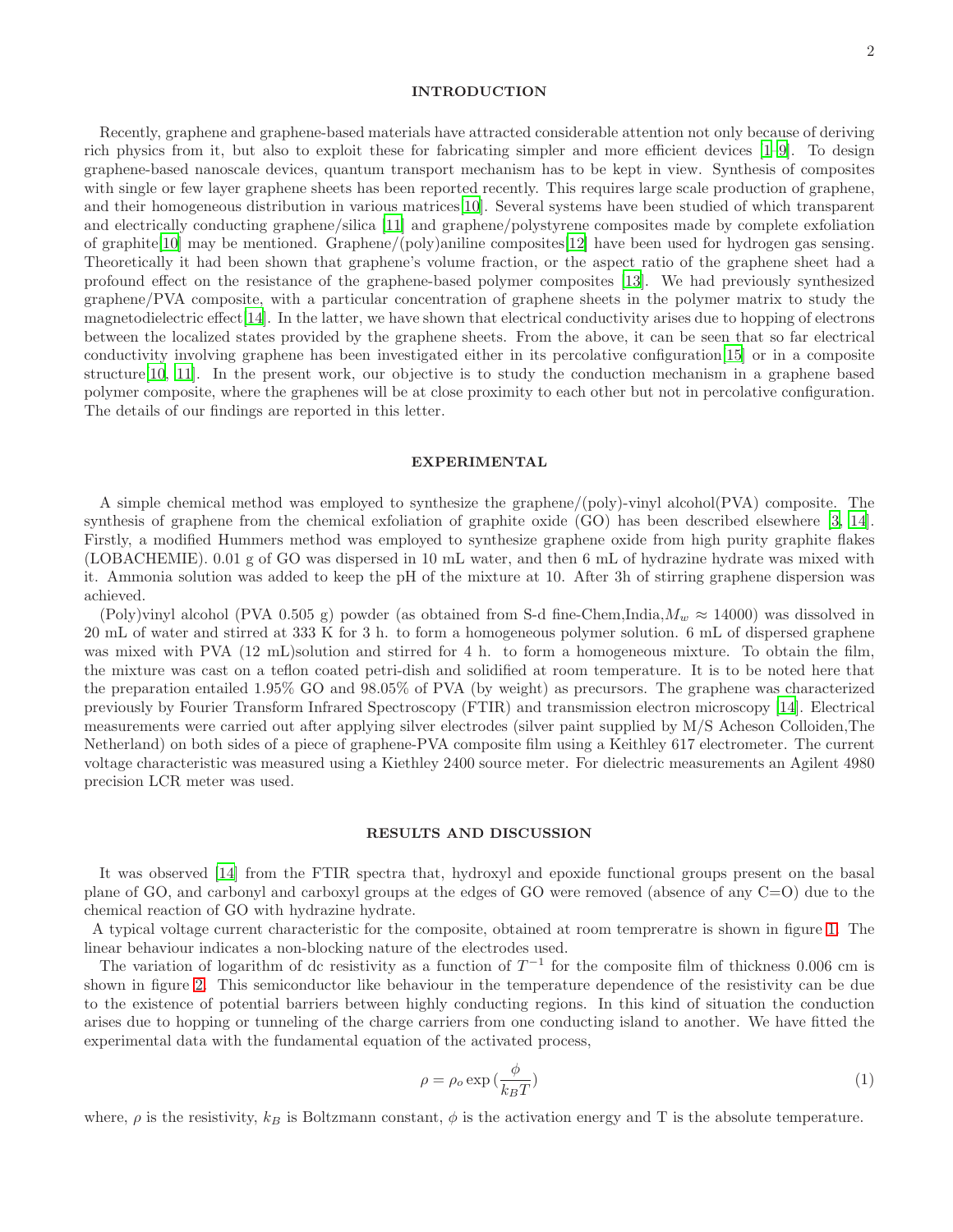

FIG. 1. Variation of current with voltage measured at room temperature (306 K).

<span id="page-2-0"></span>

<span id="page-2-1"></span>FIG. 2. Variation of logarithm of resistivity with  $T^{-1}$  for the composite. The solid line represents the least squared fitted curve,with equatio[n1.](#page-1-0)

<span id="page-2-2"></span>The straight line in the figure [2](#page-2-1) shows the least square fitted curve to equation [1.](#page-1-0) The points indicate the experimental data. The slope of the straight line was extracted as  $0.0805 \pm 0.001$ , from which we have calculated the activation energy  $\phi$  as 0.016 eV. The low value of activation energy, suggests that the charges tunnel from one graphene sheet to another through the polymer. Given that each graphene is coated with the polymer, which acts as the potential barrier for the inter graphene hopping, it is likely that electrical conductivity in this system is governed by tunneling between conductive regions. In order to get more insight about the conduction mechanism, we invoked the model of fluctuation induced tunneling of charge carriers between highly conducting regions for inhomogeneous conductors [\[16\]](#page-7-11). This model for disordered material is mainly used for the conduction of charge carriers from large sized conductors, separated by small insulating regions. The concentration of the graphene sheets dispersed in PVA matrix,being much higher than that used earlier<sup>[\[14\]](#page-7-8)</sup>, the separation between graphene sheets is very small, hence this type of transport mechanism is to be expected. The temperature variation of the conductivity in this fluctuation induced tunneling model, is given by, [\[16\]](#page-7-11),

$$
\sigma_{dc} = \sigma_0 \exp\left(-\frac{T_1}{T+T_0}\right) \tag{2}
$$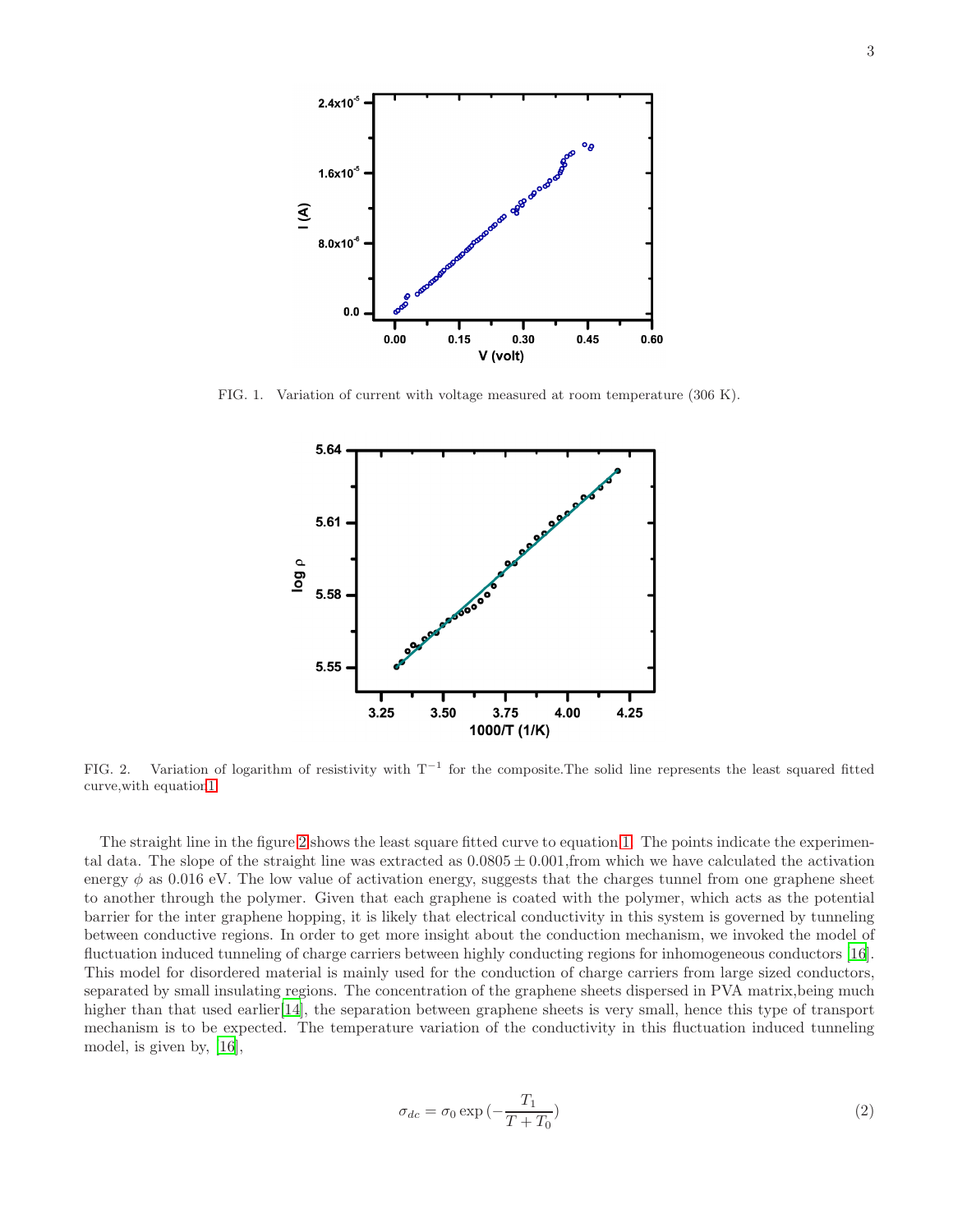

<span id="page-3-0"></span>FIG. 3. Variation of logarithm of dc conductivity with temperature for the composite.The solid line represents the least squared fitted curve,with equatio[n2.](#page-2-2)

where,  $T_1$  is the temperature required for an electron to cross the insulator gap between conductive regions, and  $T_0$  is the temperature above which thermal activated conduction over potential barrier begins to occur. The experimental data and the least square fitted curve with equation [2](#page-2-2) are shown in fig[.3.](#page-3-0)  $T_1$  and  $T_0$  are material constants and related to the energy barrier U by,

$$
T_1 = \frac{16AU^2}{8\pi k_B w e^2} \tag{3}
$$

and

$$
T_0 = \frac{2hT_1}{\pi w (2mU)^{\frac{1}{2}}} \tag{4}
$$

where, e and m are the electronic charge and mass respectively, w the intergraphene gap width, and A the area of capacitance formed at the junction,  $k_B$  stands for the Boltzman Constant. Our fitting of the experimental data with eq[.2](#page-2-2) yielded the values of  $T_1$  and  $T_0$ , which were used as parameters, as 746.23 K (or 0.06eV) and 244.8 K (or 0.021eV) respectively. Since we do not have the data to observe the distribution of  $T_1$  and  $T_0$ , these observed values, should be interpreted as indicative of the median values of these parameters. However, it is worth noting, that the activation energy is smaller than that obtained previously for granular metal films [\[17](#page-7-12)]. Previously,[\[14\]](#page-7-8) we have reported that for lower concentration of the graphene sheets in the PVA matrix, the activation energy has a value of 0.38 eV. In this particular work we have stuck to fluctuation induced tunneling as the conduction mechanism, and ruled out the possibility of other activated processes, such as, Frenkel-Poole and Fowler-Nordheim tunneling or hopping mechanisms which are responsible for charge conduction in this type of disordered materials. The reasons for this are as follows. The experimental data are significantly different from the

$$
ln \rho \sim \left[\frac{E^{\frac{1}{2}}}{T}\right]
$$
\n<sup>(5)</sup>

of Frenkel-Poole type or

$$
ln(\frac{j}{E^2}) \sim [\frac{1}{E}]
$$
\n(6)

of Fowler-Nordheim type of tunneling. The hopping mechanism were excluded since the resistivity data doesnot follow the stretched exponential function of the type  $\exp[a/T^{\alpha}]$  for a single value of  $\alpha$ [\[18](#page-7-13)].

The dielectric permittivity of the composite film was measured and we have delineated the real and imaginary parts of the same. The variation of real  $(\epsilon')$  and imaginary  $(\epsilon'')$  parts of the dielectric permittivity with frequency measured at room temperature (306 K) are shown in figures [4](#page-4-0) and [5](#page-4-1) respectively. It is seen that, real part of the dielectric permittivity  $(\epsilon')$  decreases slowly as a function of frequency in the range studied, whereas the imaginary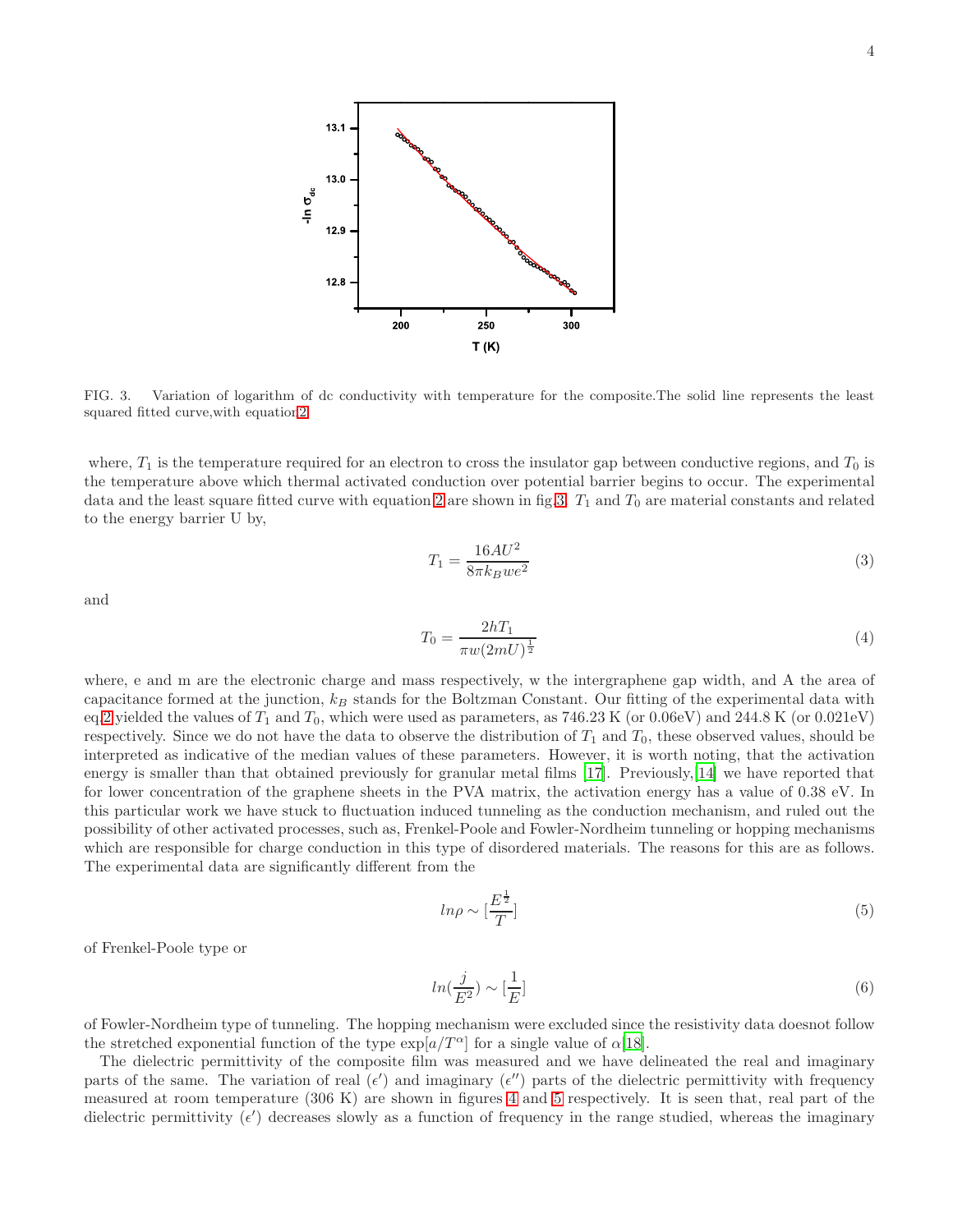

<span id="page-4-0"></span>FIG. 4. Variation of real part of the dielectric permittivity  $(\epsilon')$  of the nanocomposite as a function of the frequency measured at 306 K .



<span id="page-4-1"></span>FIG. 5. Variation of imaginary part of the dielectric permittivity  $(\epsilon'')$  of the composite with the frequency measured at 306 K.

part  $(\epsilon'')$  decreases drastically from a high value. This type of variation is expected in case of a circuit consisting of a parallel combination of resistance and capacitance. We believe that the graphene films form the resistive network whereas, the PVA film makes up the capacitive element in the network system [\[19](#page-7-14)]. The high value of the imaginary part of dielectric permittivity also signifies that there has been a high loss factor associated with the sample for a resistive network. A Cole-Cole diagram of the composite has been shown in figure [6.](#page-5-0) A single semi-circle signifies that there is one conduction mechanism operative in the composite. From the Cole-Cole diagram, the dc resistance was extracted from  $z_{im} \to 0$  and found to be around 13 kΩ. The linear fitting of the current voltage data [figur[e1\]](#page-2-0) shows the resistance of the composite to be 23.6 kQ which is of the same order of magnitude as that obtained from the Cole Cole diagram. The frequency dependent dispersion of conductivity is one of the characteristic features of electronic conduction in the disordered material[\[20\]](#page-7-15). The frequency independent part at low frequency is observed to show a freuency dependence after a particular characteristic frequency,  $\omega_0$ . After  $\omega_0$  the conductivity increases in a power law manner,

$$
\sigma = A\omega^{\beta} \tag{7}
$$

The variation of logarithm of ac conductivity as a function of logarithm of angular frequency for the graphene/PVA composite measured at 306 K is shown in figure [7.](#page-5-1)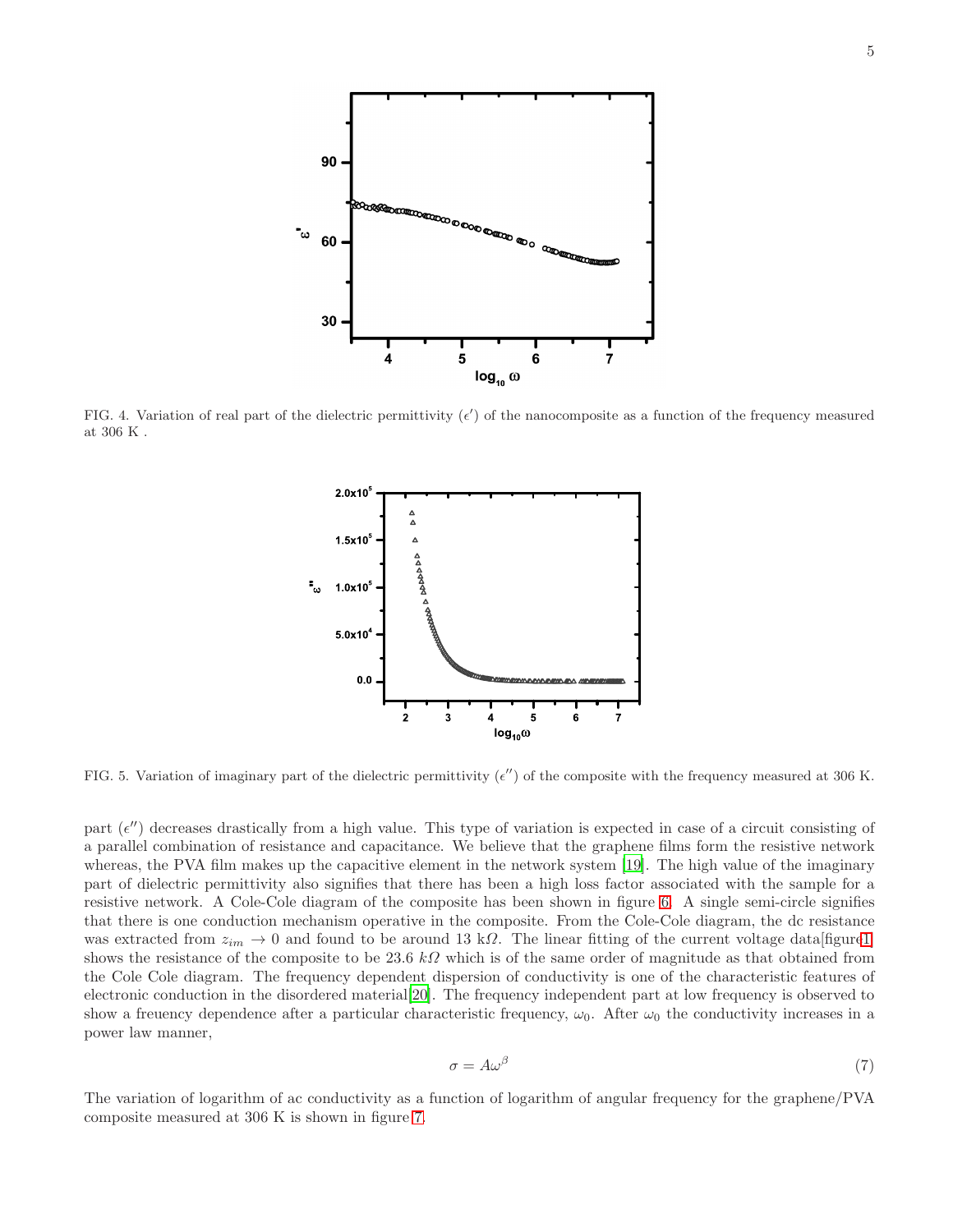

FIG. 6. Cole-Cole diagram of the composite measured at 306 K.

<span id="page-5-0"></span>

<span id="page-5-1"></span>FIG. 7. Variation of logarithm of ac conductivity with logarithm of frequency measured at 306 K.The solid line represents the least squared fitted curve.

We have fitted the conductivity data in the high frequency range, with the above mentioned equation, where  $\sigma$  is the ac conductivity 'A 'is a constant,  $\omega$  is the frequency of the applied electric field and  $\beta$  is the exponent. From the fitting the value of the exponent  $(\beta)$  is determined. The value of ' $\beta$  'determines the dimension in which the conduction is taking place  $[21-24]$  $[21-24]$ . For one dimensional conduction the value of 'β'lies around 0.3,whereas,for two and three dimensions its value is around 0.5 and 0.66 respectively [\[21](#page-7-16)[–24\]](#page-7-17). The value of ' $\beta$  'in this case is extracted as  $0.51 \pm 0.01$ , which confirms the electronic motion to be operative in two-dimensions. This is due to the fact that the conduction is governed by the charge carriers of a two dimensional path formed by graphene sheets in close proximity to each other.

Figure [8\(](#page-6-0)a) shows the variation of the imaginary part of dielectric modulus with angular frequency at different temperatures.

Dielectric modulus  $(M^*)$  is defined as [\[25\]](#page-7-18)

$$
M^* = \frac{1}{\epsilon^*} \tag{8}
$$

where,  $\epsilon^*$  is the dielectric permittivity. The curves show prominent peaks, whose position is seen to shift towards the higher frequency side,when the temperature is increased. From the peak positions we have delineated the values of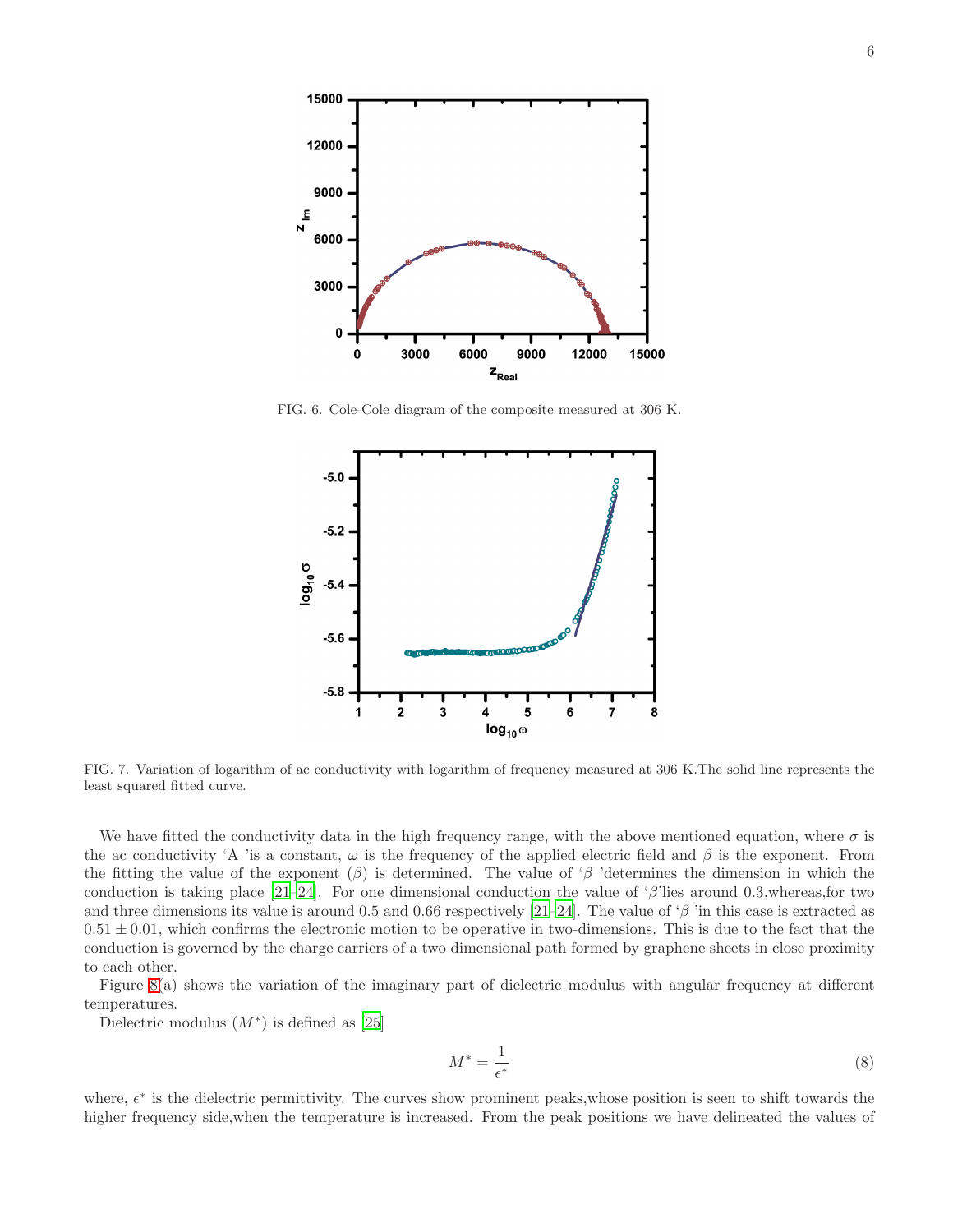0.009 b **(a** 0.008  $-13.08$ 0.007  $-13.12$ 0.006  $0.005$ ້ະ  $\stackrel{1}{=}$  -13.16 0.004 0.003  $-13.20$ 300 K 0.002 -306 K  $0.001$  $-311K$  $-13.24$  $3.12$  $3.18$ 3.24 3.30 4.5  $5.0$ 5.5  $6.0$ 6.5  $7.0$  $7.5$ 1000/T (K<sup>-1</sup>)  $\log_{10} \omega$ 

<span id="page-6-0"></span>FIG. 8. (a) Variation of dielectric modulus with logarithm of frequency measured at different temperatures. (b) The variation of logarithm of relaxation time with inverse of temperature. The straight line fitting gives the value of the activation energy for the relaxation process.

the relaxation time  $(\tau)$  for the composite using the relation;

$$
\omega \tau = 1 \tag{9}
$$

In figure [8\(](#page-6-0)b), the variation of  $ln\tau$  with  $T^{-1}$  has been shown. From the slope of this Arrhenius plot the value of the activation energy for the relaxation process was calculated by employing,

$$
\tau = \tau_0 exp(\frac{E_a}{k_B T})\tag{10}
$$

where  $E_a$  is the activation energy for the relaxation mechanism. The slope of the straight line comes out to be  $0.471 \pm 0.013$  and the corresponding  $E_a$  as  $0.04$  eV. This is of the same order of magnitude as the activation energy estimated from the dc resistivity data. This can be explained as follows. The imaginary part of dielectric permittivity  $(\epsilon'')$  can be written as

$$
\epsilon'' = \epsilon' \tan \delta \tag{11}
$$

where  $\epsilon'$  is the real part of the dielectric permittivity and  $tan\delta$  is the dissipation factor. The present sample system has been described earlier as a parallel combination of resistance and capacitance, the former contributed by the two-dimensional conductivity of graphene/PVA composite and the latter arising out of the PVA phase. From eq.(6) therefore, we get,

$$
\epsilon'' = \frac{\epsilon'}{\omega \rho \epsilon'} = \frac{1}{\omega \rho} \tag{12}
$$

where,  $\omega$  is the angular frequency and  $\rho$  is the resistivity of the graphene/PVA composite. Hence,  $\epsilon''$  should have a temperature variation identical to that of  $\rho$ .

## **CONCLUSION**

In summary, Graphene/PVA composite has been synthesized such that graphene sheets in two dimensions form a network with the sheets in close proximity to each other. The electrical resistivity variation with temperature shows a low activation energy ∼ 0.02eV indicating an electron tunneling process to be operative. We observed that the fluctuation induced tunneling between graphene sheets was the mode of electronic conduction in the composite. The dc IV characteristic was ohmic, while in general the ac conductivities displayed two regions: a low frequency region of constant conductivity and a high frequency region with conductivity increases as a power law. High frequency